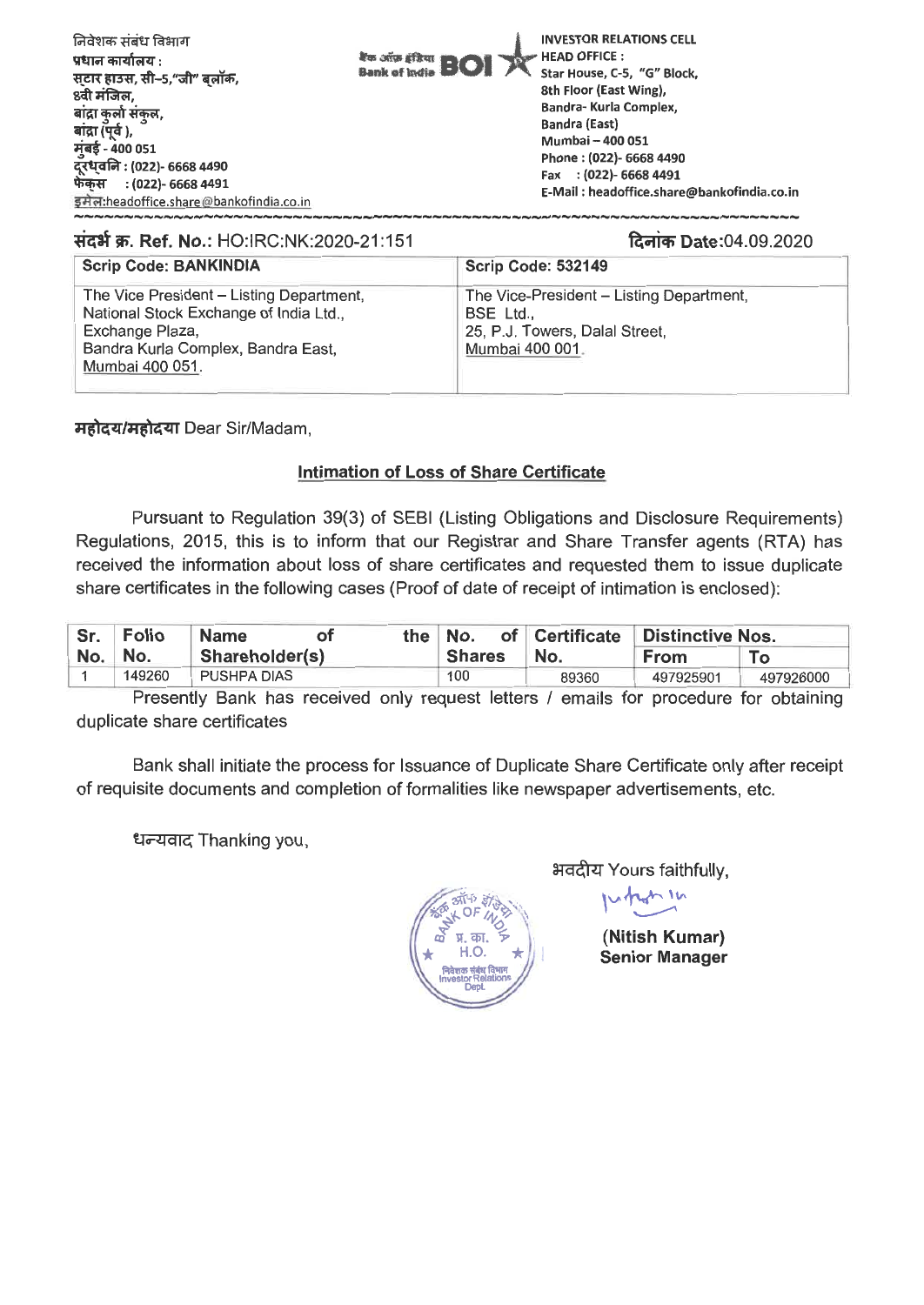ć

## (External] Duplicate Share Intimations Received On :02092020

 $\times$  DELETE  $\leftarrow$  REPLY  $\leftarrow$  REPLY ALL  $\rightarrow$  FORWARD

 $...$ 



Prasad <bssduplicate@bigshareonline.com> Wed 02/09/2020 14:54

Mark as unread

 $\leftarrow$ 

To: Rajeev Bhatia; Investor Relations Department;

Cc: Bhagwan <bhagwan@bigshareonline.com>; BSSDuplicate <bssduplicate@bigshareonline.com>; Vijay <vijay@bigshareonline.com>;

**U** 1 attachment

515906.pdf

Caution: This email originated from a source outside Bank of India.

Dear Sir/Ma'am,

Please be informed that in terms of the provisions of the SEBI (LODR) Regulations, 2015, the Company is required to submit information regarding loss of share certificates and issue of duplicate certificates, to the stock exchange within two days of its getting information. Further, the said intimation has to be filed only through the mode of NEAPS filing for NSE and on listing.bseindia.com for BSE and not via hard copy submission.

Accordingly, we are sharing herewith the receipt of the following request for loss of share certificate of the Company by shareholders, to enable you to comply with the said regulatory requirement within the timelines prescribed.

| <b>Client Name</b>           | Cert. No   Dist. No From   Dist. NO. To   Folio No.   Quantity |           |        |     | Name               |
|------------------------------|----------------------------------------------------------------|-----------|--------|-----|--------------------|
| BANK OF INDIA - EQUITY 89360 | 497925901                                                      | 497926000 | 149260 | 100 | <b>PUSHPA DIAS</b> |

Should you have any queries in respect of the aforesaid instruction kindly revert back.

Regards,

Bigshare Services Pvt. Ltd.

**BSS DUPLICATE** 

Alert:External Mail! Exercise caution while opening URL/attachment.

< 11111111111111110111111111111111

https://cas.bankofindia.co.in/owa/ 04/09/2020

⋗